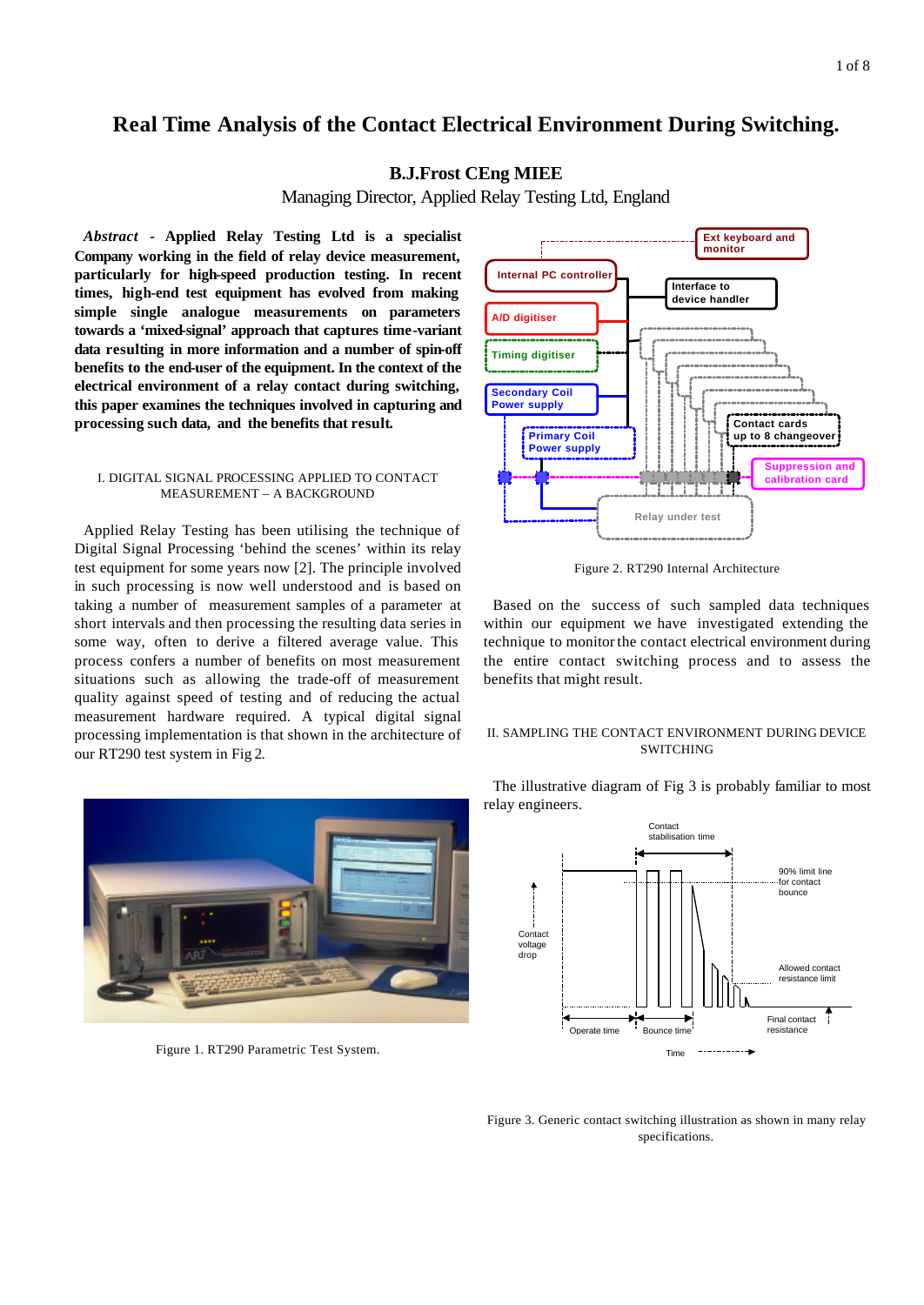This diagram is publis hed in many of the relay test specifications such as CECC 16000, MIL-R-39016, MIL-R-28776C etc [1] and shows the relationship between contact timing and contact resistance as might be seen in reality by displaying the actual contact voltage drop waveform on an oscilloscope. Not only is this waveform useful for clearly showing the requirements of the standards documentation but of course it is reproduced from original actual waveforms seen when such measurements were actually made by using an oscilloscope. (Indeed there are some production situations today where this practice continues and is of benefit). In the 1970's and 1980's as automatic test equipment took over from hand testing, their test method implementations typically used analogue to digital converters to perform single 'multi-meter' type measurements that neatly divide each required parameter group into individual device tests such as a 'Timing test' and a 'Contact resistance test'. Today, with the computational power available and the fall in cost of high-speed sampling hardware, it is possible to move back towards test methods that are more 'visual' in nature and therefore correspond more closely to the waveform of Fig 3 and to derive parametric result values directly from it.

So, what is point of doing this? Surely existing test equipment does a fine job by measuring each parameter separately? To a large degree this is true of course, but it turns out that there are a surprising number of benefits in taking a fresh look at contact switching measurements made in this way. Amongst these benefits are:

- a) Faster device testing.
- b) Traceability between production and laboratory.
- c) Simplicity of test method.
- d) Allows visual pass / fail limits programming.
- e) New options for contact qualification.
- f) Scales smoothly to life-testing requirements.

Some of these actually blur into one another but we will try to separate them and to examine them in more detail.

## *A. Faster testing.*

The data that can be extracted from a single waveform as in Fig 3 when captured simultaneously from each contact of a device is actually equivalent to at least three main discrete device tests as implemented on traditional test equipment:

- 1. Timing test.
- 2. Contact resistance test.
- 3. Contact stabilisation time.

In the traditional measurement situation each of these tests would require one or more device operations. With the captured data of Fig 3 available after only one single device operation, we can apply software algorithms to extract the required result parameters, for example all of the contact timing results and all of the contact resistance values.

The contact stabilisation time test may be a luxury in that it is only sometimes needed 100% in production, but even if only the basic timing and contact resistance tests are required, their combined time is 150-200 ms compared with our new capture and processing time from the single waveform of only some 50ms – giving us at least a 3x test speed gain.

#### *B. Traceability between production and the laboratory.*

Employing this waveform as a standard measurement method relies on being able to link its captured graphical data to realworld relay device parameters. If this can be achieved, the entire test data flow is ideal to support the close measurement ties between the needs of production and the more analytical measurements made in the laboratory, since the basic device measurement is essentially that which would always be most desired in a laboratory situation – a visual graph. The fact that the production measurements have been subsequently extracted from this graph gives us the security of knowing that what we 'see' is directly linked to the pass / fail values obtained, allowing us to perform investigations into production device failures without regard to considerations of any differing measurement environments or test methods.

#### *C. Simplicity of test method.*

Displaying contact parameters using a graph gives probably the ultimate in WYSIWYG ("What You See Is What You Get") testing. Because the actual interaction with the device is so simple and the overall waveform result so easy to observe, any 'test methods' that subsequently link this captured data to the final result parameters are simply intuitive algorithms that work together with graphical limit 'lines' and which are thus close to those described by the standards documentation, so there is a much stronger tie between how the testing is being done and the traditional definitions of how it should be done.

#### *D. Allows visual pass / fail limits programming.*

Allied with 'C' – the 'simplicity' of the testing – comes another benefit – the ability to define test limits in a visual way. Suitable software easily permits a limit boxto be included on the captured data showing both the limits that apply and allowing them to be moved where desired.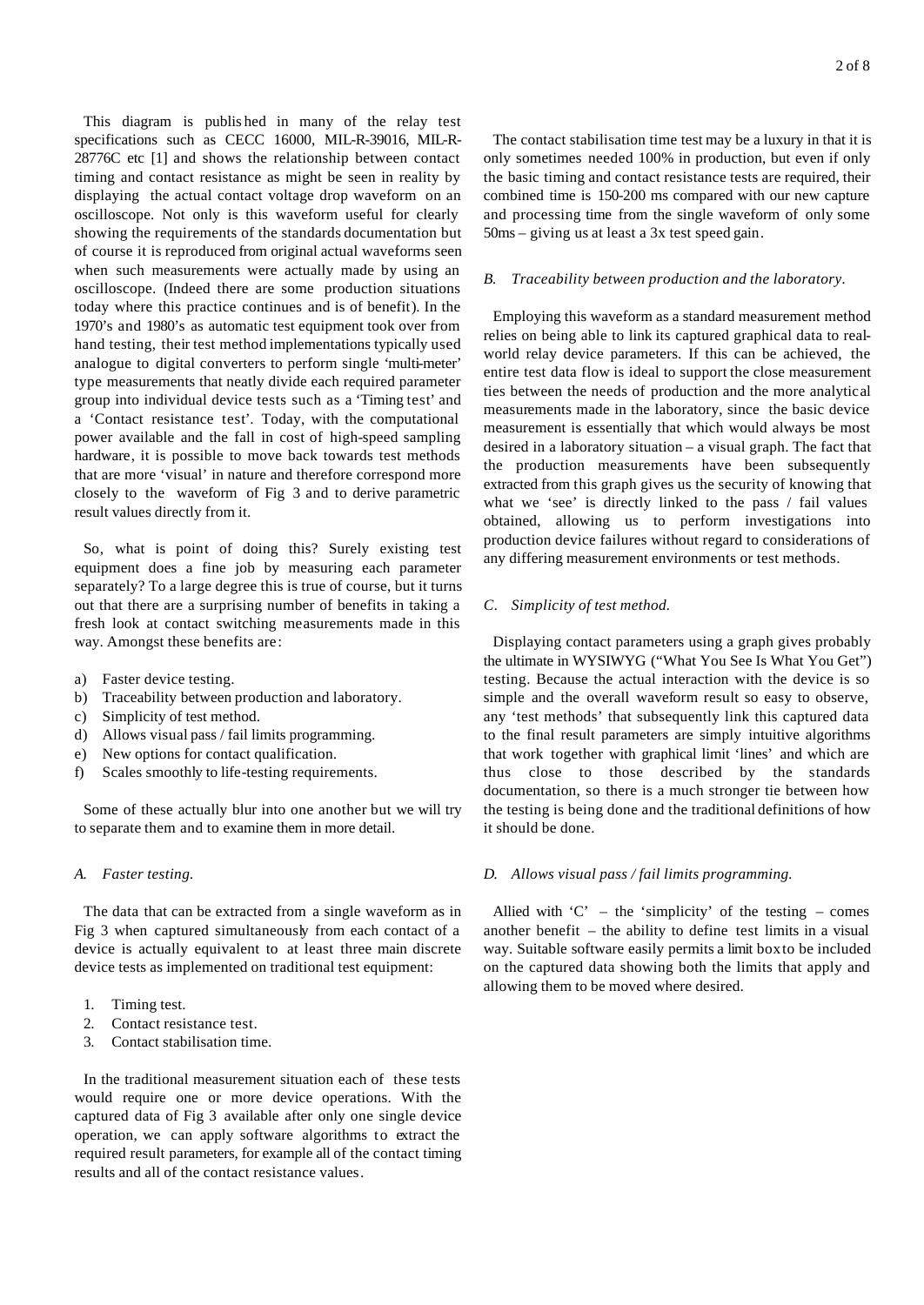

Figure 4. Contact resistance measurement parameters illustrated and adjusted graphically

For example Fig 4 shows how easy it is to indicate on the captured plot the actual final contact resistance limits and measurement duration. Note too, that it is quite easy to take contact resistance measurement a stage further and link the start of the measurement duration to the observed operate time and to ensure therefore that devices are always measured after the contact has stabilised for a sufficient time instead of risking inadvertent measurement during contact stabilisation.



Figure 5. Timing measurement parameters illustrated and adjusted graphically

In the same way, an allowed timing limit box can easily be superimposed on the observed data as shown in Fig 5. The same techniques apply to bounce time and contact stabilisation time.

#### *E. New options for contact qualification.*

Because there is so much more information contained in this captured waveform, it is possible to define new 'test types' that confirm or quantify contact characteristics that were only previously possible when an operator visually confirmed pass / fail criteria by inspecting the display on an oscillosope.



Figure 6. An example of a 'permitted' contact resistance envelope.

For example, consider the waveform capture of fig 6 which shows a reed switch contcact opening and displaying a soft 'knee' in the opening characteristic (other characteristics may be observed due to contact contamination [3]). A certain shape at this point is desirable since a gentler slope may indicate a tendency of the device to stick during the final application. By applying the indicated allowed contact envelope, a test can be created that actually confirms a required profile on 100% of tested devices. If this check is applied on the waveform already captured once (which is already being used for our timing and contact resistance measurements), there is only a very small time overhead for this 'envelope' test (due only to processing time) so effectively this test comes 'free'.

#### *F. Scales smoothly to life-testing requirements.*

Possibly the most interesting of the benefits obtained from this capture method is that it is ideal for monitoring contact switching during life testing. Since life-test switching is only the repeated operate / release cycling of one or more devices with contacts connected to appropriate loads, the contact waveforms are close to those already seen.



Figure 7. A reed switch contact undergoing life-test at 500Hz, 6V/100mA

Consider Fig. 7 which shows the voltage drop across a reed switch contact undergoing a life-test at 100mA / 6V. With present-day computational power, this captured waveform can be software processed to classify the device as a pass or fail by the application of the timing and contact resistance limit envelopes shown, despite the fact that all of this testing is happening at a cycle rate of 500Hz. Such high-speed testing is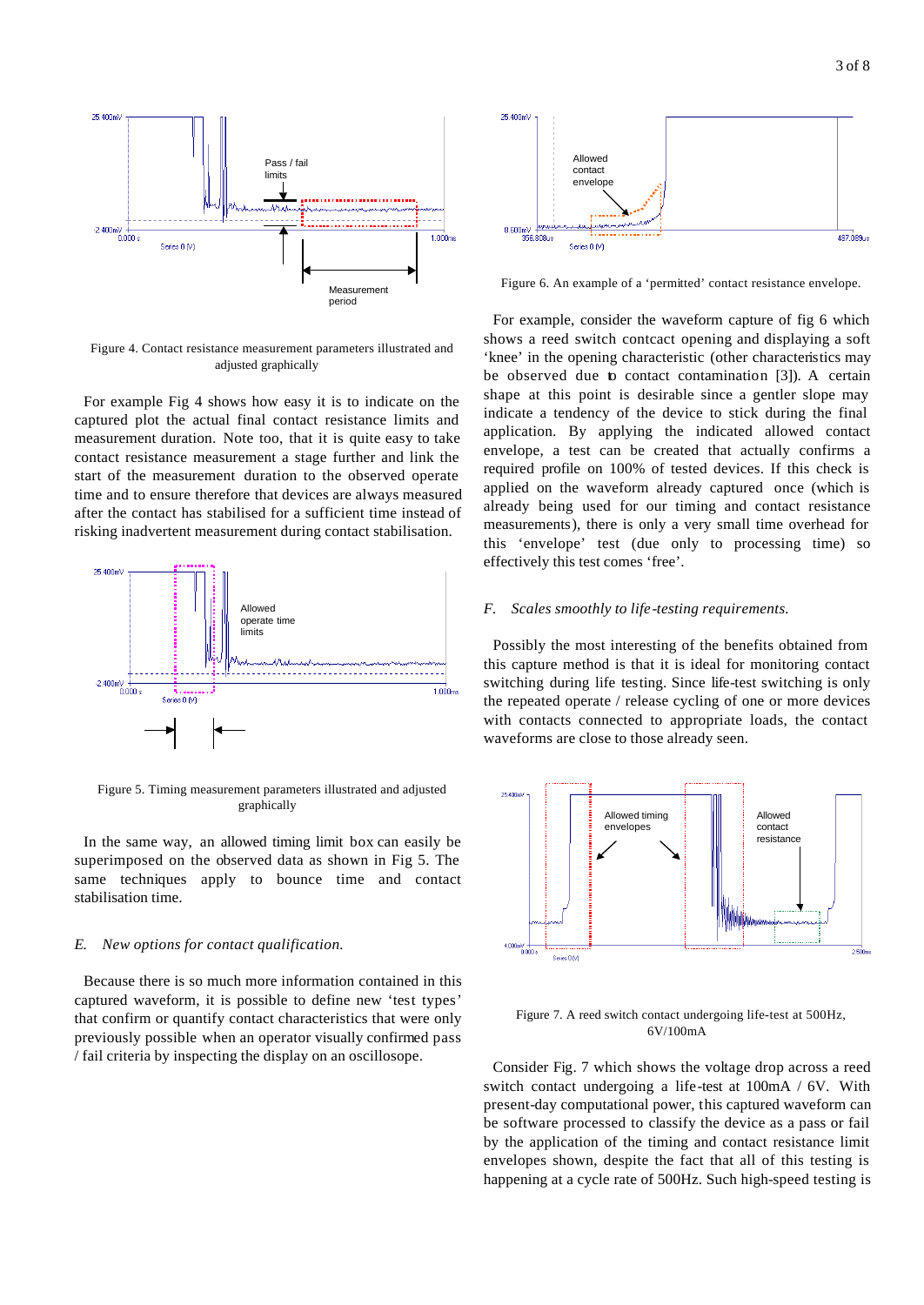particularly relevant for testing physically small devices and especially at lower load levels.

With the emergence of various micro-machined relay technologies there is an accelerating trend now towards smaller, faster devices with very limited power contacts [4]. This technique is ideal for assessing the contact performance of such parts

# *G. Obtaining the required waveforms from real contact switching.*

So far we have looked at the benefits of digitally processing captured contact waveform data with the assumption that the data is simply the contact voltage drop. Sometimes, for simple measurements it may be possible to utilise only contact voltage drop information but real world situations usually require more work to derive the wanted parameters. For example to adequately cover a range of contact loads from low-levels such as 20mV/10mA up to high power and automotive, a more flexible architecture similar to that of Fig 8 is required.



Figure 8. A wide range capture architecture for a contact.

This shows a basic contact environment complete with load power, a load resistor RL, and a current sensing resistor Rs. In this simple (DC) mode, closure of the contact causes a current Ic  $=$  VL  $/$  RL to flow and the load is chosen to suit the test requirements. While the contact is switching, four separate 'parameters' are digitised and stored as time-variant series:

- 1. Vc The contact voltage drop. This is amplified by the preamplifier 'Vamp'.
- 2. Ic The contact current. This is amplified by the preamplifier 'Iamp'.
- 3. OC The contact open / closed state. This digital logic state is derived by comparing the open-circuit contact voltage with a specified reference level.
- 4. Lt An optional load timing signal for AC or other timevariant load supplies.

In a typical load circuit the load resistor RL cannot always be relied upon for a known value, either because it is of poor initial accuracy, may be subject to self-heating or because it is mounted remotely and lead resistance errors will occur. If we use a current sensing resistor to capture and digitise the contact current we can now derive an accurate contact resistance waveform series where every point is simply:

#### RC (series) = VC (series) / IC (series)

 Each series here is a collection of points - perhaps 1000 that covers the actual contact switching period of interest. A typical capture is shown in Fig 9 below. In this figure, the contact voltage drop and the contact current have both been digitised simultaneously, whilst the third trace shows a derived series for contact resistance calculated as above (Note that subsequent processing software must be aware that there are regions of invalid data in the derived contact resistance which must be ignored, for example where the contact current is close to zero).



Figure 9. A typical contact switching showing captured contact voltage drop, contact current and derived contact resistance.

In addition to the contact voltage and current waveforems, an additional series – the contact open  $/$  closed state – is derived by comparing the open-circuit contact voltage with a specified reference level. Although it would seem possible to utilise the capured contact voltage drop information to imply the contact open / closed state, many specifications call for (say) a 90% threshold on the load voltage for this. Typically, the contact voltage drop preamplifier 'Vamp' must provide gain to ensure that the required contact resistance range and resolution is met – typical gains might be of the order of 100 times - but once this gain is greater than unity the amplifier will saturate and cannot provide information about the contact when the voltage is close to that of the load. However, since we only require to know whether the contact is open or closed as classified against our chosen threshold, we can separately monitor the digital logic open / closed state from the comparator 'Comp'.

Many contact environments require an AC voltage or may have a load voltage which changes during measurement in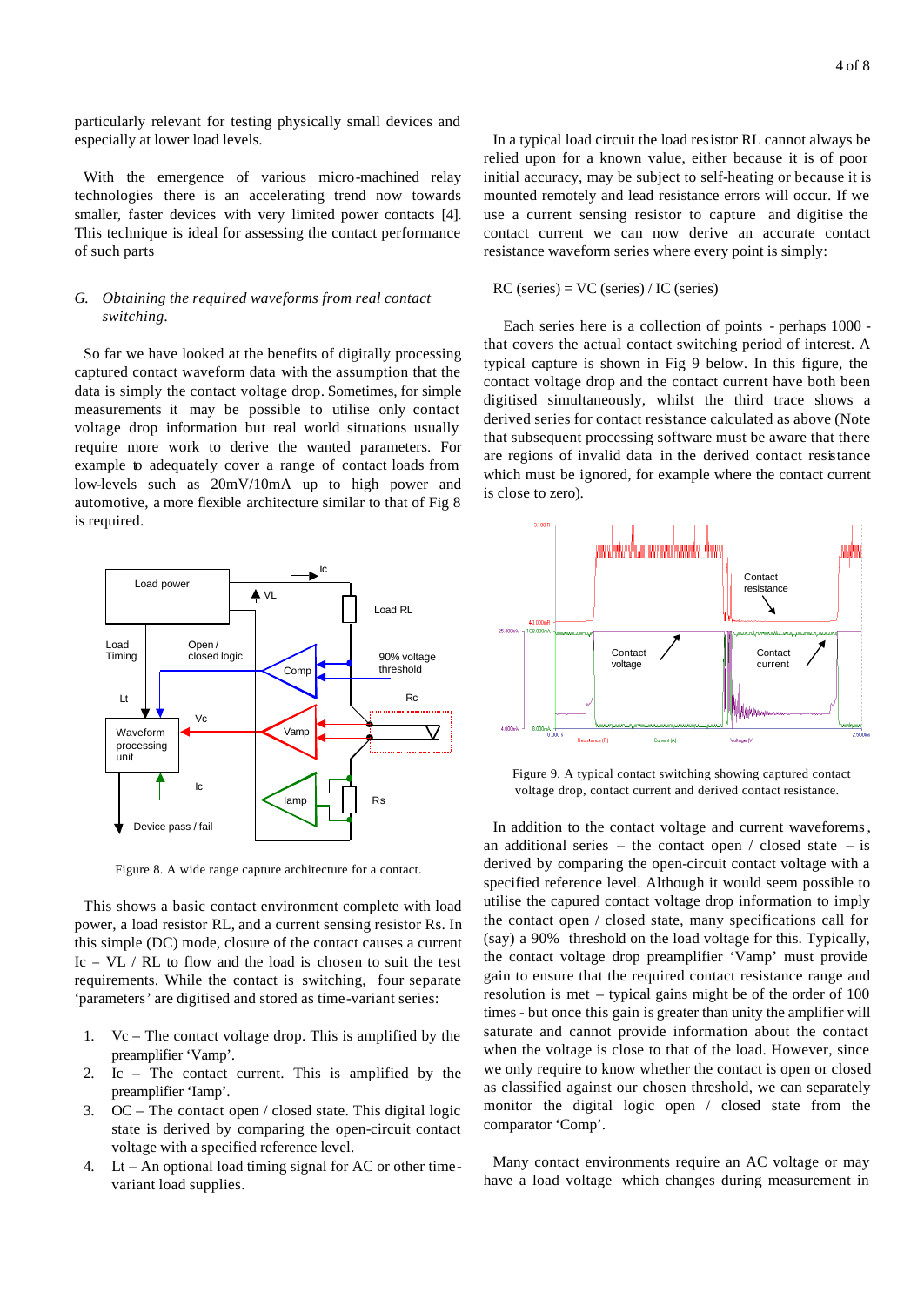some way. When testing low-level contacts, an applied AC load voltage (often 20mV) is used to remove thermoelectric and circuit offset errors from the calculated contact resistance. Other higher power AC loads are simply off-line voltages of 50Hz or 60Hz that will produce corresponding AC contact voltage drops. The result of capturing such voltage and current waveforms produces bipolar data that must be processed in software to remove its AC nature before further calculation of derived resistances can be made.

This processing is quite straighforward in software and can be done using the procedure of 'Phase-sensitive integration' as shown in Fig 10. Here we see 2 periods of an original (sine) waveform typically respresenting the captured contact voltage drop during a stable contact resistance (although it applies equally to captured current waveforms too). The objective is to determine its RMS value, i.e. as if it were a simple DC level. Traditional circuit techniques are slow to determine RMS values because they involve averaging filters that smooth the waveform ripple over many cycles to achieve a stable result. Since this captured wavefom is avialable to us in the form of (say) 1000 sample points, we can use a software algorithm and knowledge of the phase of the waveform (from the 'load timing' signal of Fig 8) to construct the rectified waveform '2' by alternate inversion. Finally, waveform '3' is the result of summing all data points of waveform '2' with the final end value being a simple multiple of the original waveform area and hence of its RMS value.



3 – '2' after integration

Figure 10. Fast measurement of an AC waveform using phase-sensitive integration.

There are major benefits in using this technique. First, the 'result' is available immediately at the end of the test duration (2P above), and second, any noise or pickup is not only

averaged out over the measurement period, but is 'rejected' due to the fact that any waveform not in phase with the original will be alternated by the rectification process and after averaging only contributes little to the final 'DC' value. Such a technique is also ideal for permitting the user to choose in software the tradeoff between test duration and measurement resolution.

#### III. PROCESSING GRAPHICAL DATA.

In the previous sections we have seen how it is possible to obtain extensive information from one or more parameters in the form of graphical data, but the task now facing us is to process and present this data to the user in a useful way. Starting with captured graphical data, the user typically requires presentation in two ways:

- 1. As a 'single' parametric result determined algorithmically from the captured data (for example to be compared against pre-set limits) – e.g. 'Operate time'.
- 2. As the original captured data displayed for direct viewing (for example as a investigative tool).

The single parametric result in '1' is equivalent to the original single analogue measurement made using classic nongraphical techniques, and will always be required for unattended or production applications. The graphical display of '2' is useful for laboratory investigations or to provide an insight into actual device activity. There is a huge gulf separating these two data presentations, first because the algorithm to determine the parameter is not necessarily imp licit from the graphical display, and second because working directly with a block of graphical samples is very much more computationally intensive than handling a single parameter.

For some time we have been employing data capture in our test equipment, mainly for our own benefit in allowing us to derive suitable algorithms that obtain (for example) a single contact resistance value from a specific sample capture of perhaps 1024 samples taken over 20ms. By varying the number of samples and the capture duration, the quality of the single result can be traded against the time taken to complete the measurement but this requires us to 'embed' a suitable algorithm that takes the sample series as its input and provides a contact resistance result parameter as its output. Such embedded algorithms are fine where their action is well defined and where any user configuration is planned carefully from the outset, but they are not suitable where significant user flexibility is needed or where information might be required which cannot clearly be foreseen.

An example of this is the plot shown in fig 11 which shows data captured simultaneously for contact open / closed states (top traces) and an applied coil voltage ramp and resulting coil current (bottom traces). Such a display may be of interest to determine certain magnetic circuit characteristics such as contact over-travel. Typically the user will wish to conclude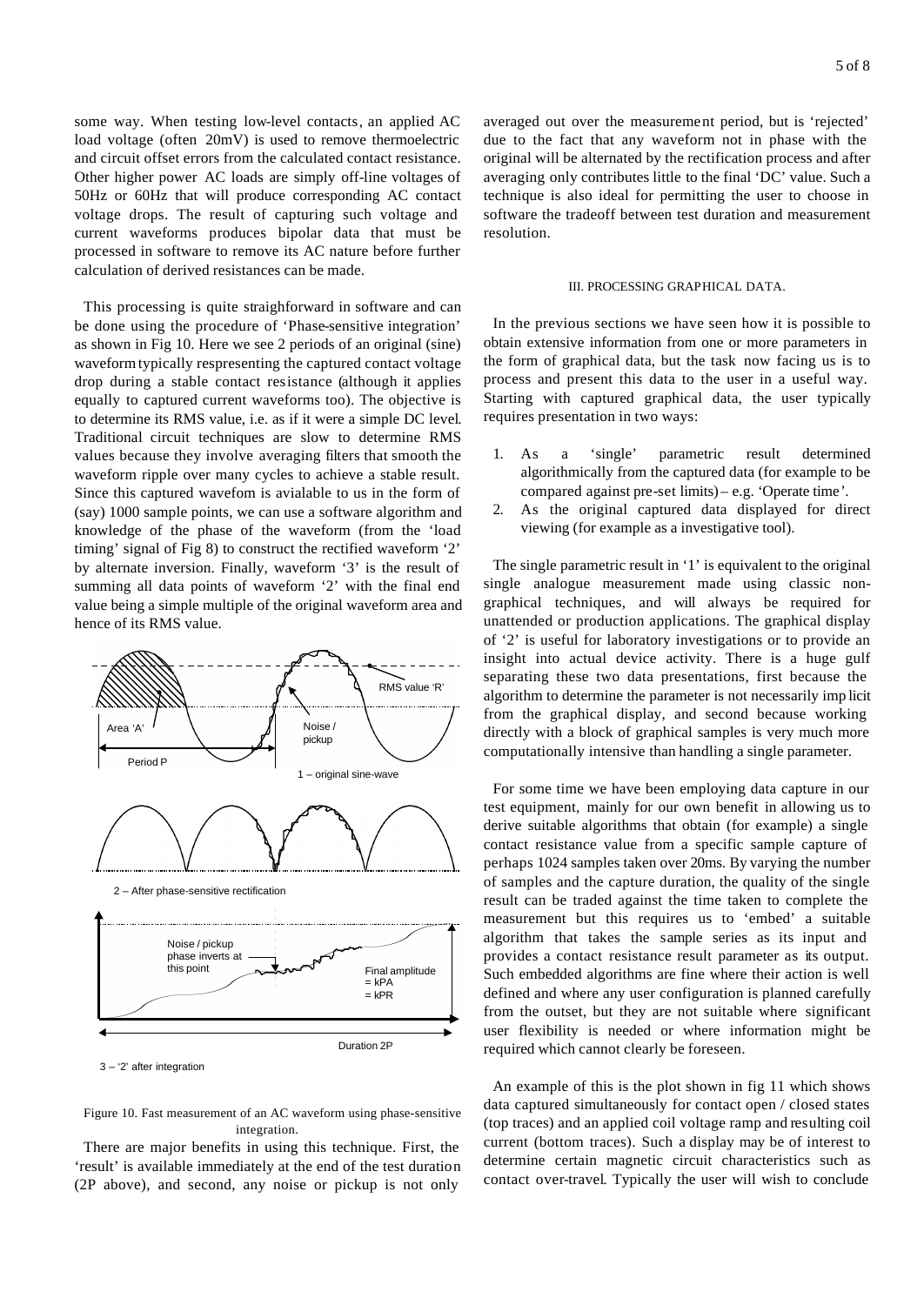with a single measured result, perhaps to obtain the difference between the closure of the last normally-open contact and the minimum coil current (relating to the armature closing), however even this difference might be required as a time value, a voltage value or a current value. When one considers that the user may have requirements to measure the difference relative to very specific contact activity such as from 'first closure' or 'last bounce' it is clear that some kind of custom facility is required to permit the user to specify his own measurement 'algorithm'.

With the advent of more powerful processing elements it has now been possible to create a tool that provides flexibility without employing the complex low-level programming techniques that were previously required to process graphical data. The tool is a script-based technique that is both very visual and yet can be automated within production testing. An example of how this script works is shown in the following set of diagrams. Here, a multiple graphics capture shows a smoothly rising coil drive voltage resulting in a collection of contact open / closed traces and a captured coil current waveform. The objective of the example is to measure the coil voltage difference between the last normally-open contact closing and the armature finally coming to rest against the coil assembly (as implied by the lowest point of the dip in the coil current waveform).

In the laboratory, this measurement would be made by 'zooming in' to the area of interest and then manually setting a pair of measurement cursors to quantify the difference. The concept of the script is equally simple since the script actually 'replays' a manually recorded set of cursor positioning functions. This set of example graphs show the various stages of the script.



Figure 11. An example of a multiple capture showing contact activity, coil drive voltage ramp and observed coil current.

Fig 11 shows the original captured data before any subsequent processing. It was taken from a 4-pole changeover relay and shows eight contact activity traces together with a rising coil drive voltage ramp and the observed coil current containing a dip at the point where the armature closed.

The first script instruction positions a cursor at the closure of the last normally open contact as shown in Fig 12. This is simply done by specifying the expected contact pattern and the cursor moves to the first occurrence of this pattern. (Various similar functions are provided to allow cursor positioning at the start or end of a group of bounce events as well).



Figure 12. A cursor has been positioned at the closure of the last NO contact.

The next action is to expand the X-axis which more clearly shows the coil current dip and its relationship to the contact activity.



Figure 13. Expanded X-axis around area of interest.

As the script continues to execute, the second (right hand) cursor is positioned at the lowest point on the coil current curve, resulting in the display of Figure 13. At this point, we now have the two cursors located where desired and the final coil voltage difference can be obtained directly from the cursor information. At this point the script is complete and its 'result' is the cursor difference (taken from the active red voltage trace) which is exported back into a simple go/no-go test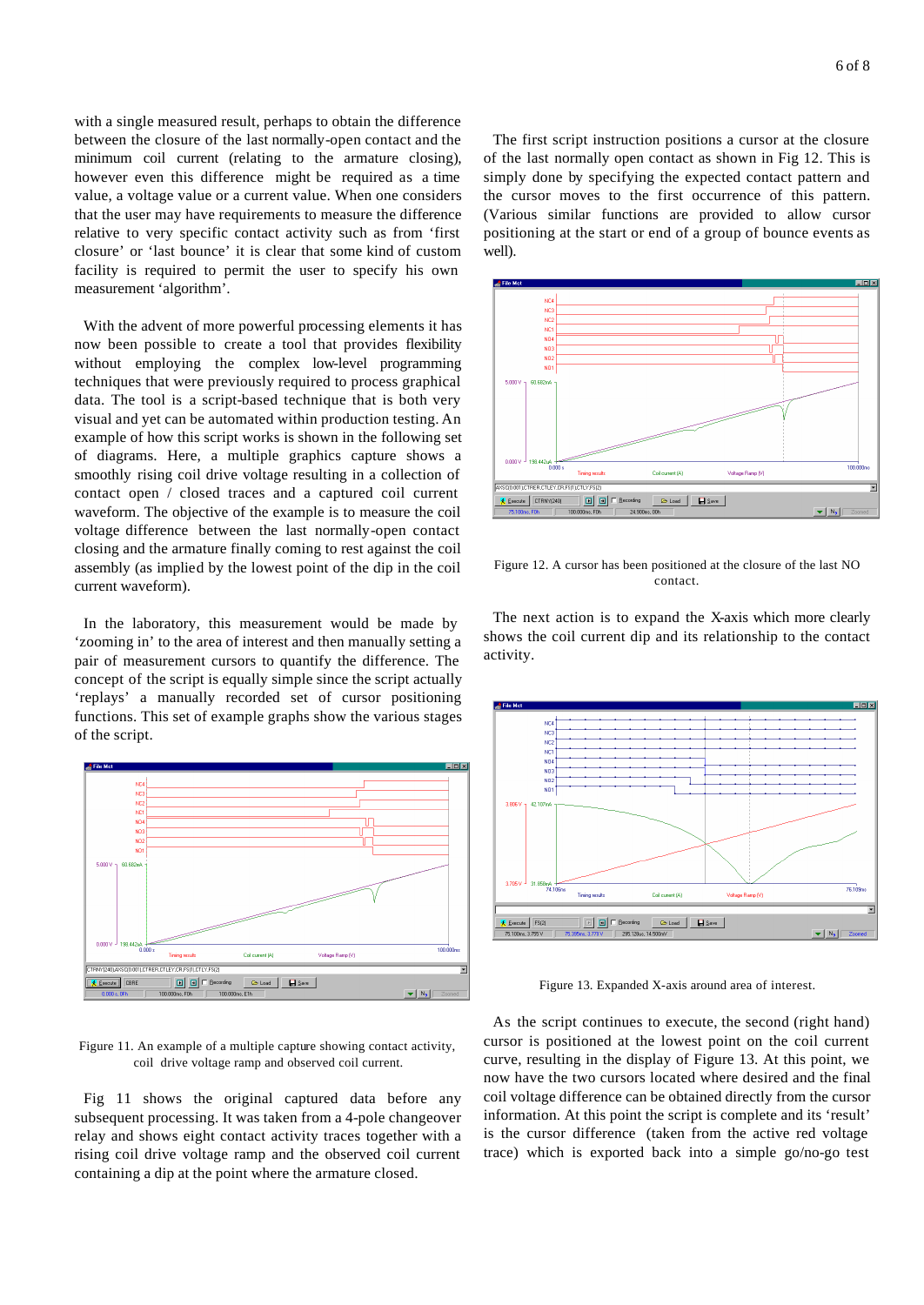where it is compared with programmed limits to pass or fail the device.

To summarise then, the script is automating the same cursor and graphical actions that a user would perform manually, with the difference that the complete script can be executed extremely fast, simply by turning off any screen display of the resulting graphical activity. In this way, the actions illustrated above can be performed in only a few milliseconds, yet if required, the graphical updating can be enabled and the progress of the script to be observed and debugged.

A further example of the flexibility of this tool is shown in the plots of Fig 14 which show three traces of the coil back-emf resulting from the removal of coil current typically to confirm the operation of coil suppression components, showing traces for:

- 1. No suppression
- 2. Single diode in parallel across the coil (single diode).
- 3. Diode in parallel and diode in series (double diode).

The task is to reliably measure the back-emf voltage.





Figure 14a-14c. Coil transient voltages with no diode (top trace) single diode (middle trace) and double diode (bottom trace).

Historically this is a difficult test to imp lement using hardware alone, because the peak detection hardware that is required can often respond erroneously to other transients as well as that required. Should this happen, debugging the test environment is very difficult because such transients are often intermittent and there is no legacy afterwards other than an incorrect voltage. In Fig 14a-14c however, the coil transient (and any interference) can be clearly seen and easily allows the positioning of a measurement cursor at a chosen time point such as to only measure the wanted coil transient. The double diode case (bottom trace) is the most difficult, where the wanted transient from the parallel diode is masked by the series diode, yet even here it is possible to see and measure the transient cleanly.

### **CONCLUSION**

The technique of employing digitally captured current and voltage waveforms from a switching contact has been shown to provide significant parametric information and together with today's processing power makes it possible to perform realtime analysis of contact effects during switching. The principles outlined have been integrated into a new generation of relay test equipment to further advance the measurement of existing devices and to be ready for the throughput demands of the emerging micro-machined technologies.

#### ACKNOWLEDGEMENT.

Applied Relay Testing Ltd thanks the following companies for their support: Teledyne Relays (CA, USA), Axicom AG (Switzerland), Siemens EC (Berlin, Germany), Pickering Electronics (UK).

#### **R**EFERENCES.

[1] Specification CECC 16000 Figure 7, MIL-R-28776C section 4.8.7.6 etc. (Figure 4), MIL-R-39016E section 4.8.8.4 etc. (figure 4).